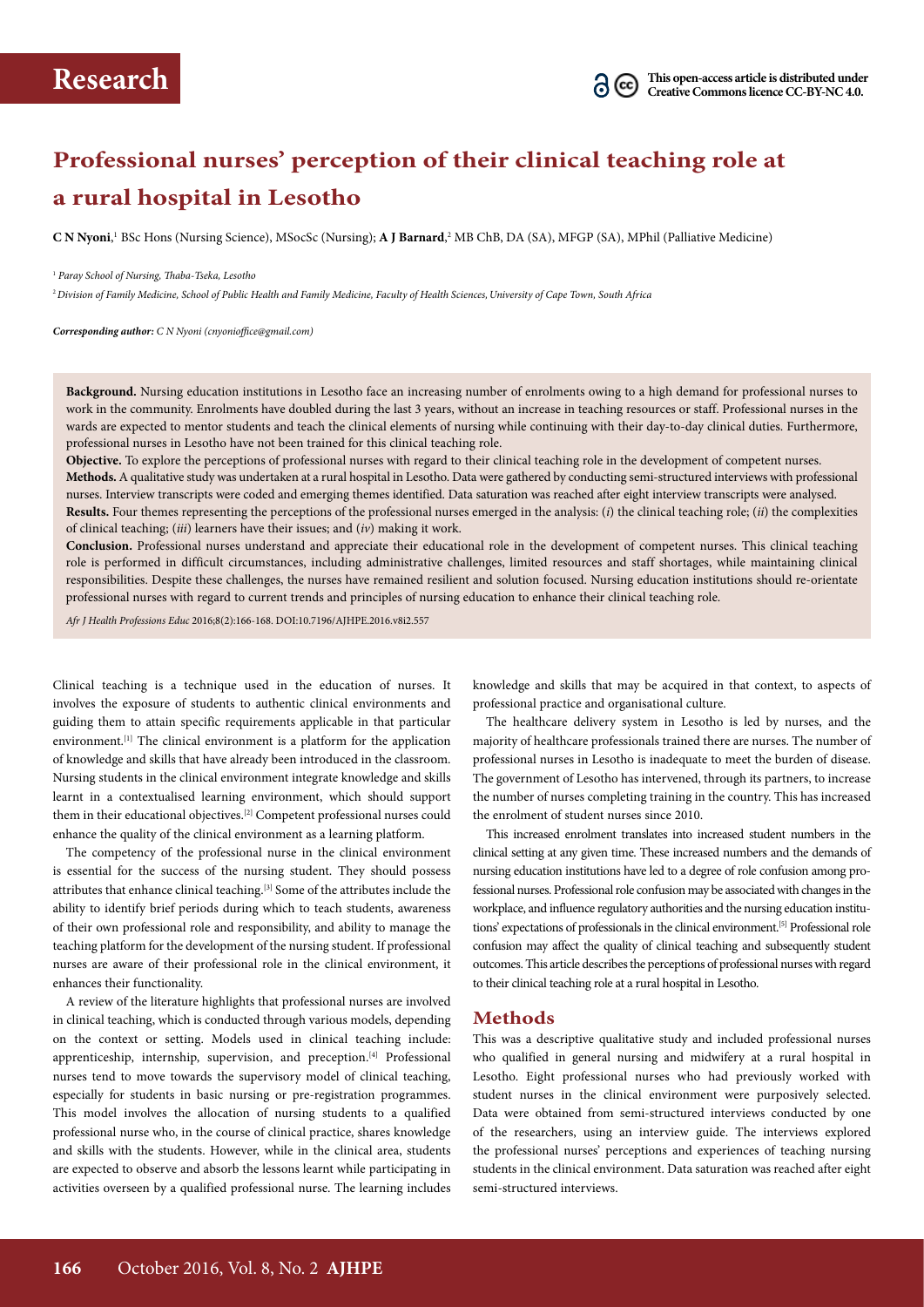# **Research**

The audio-recorded interviews were transcribed and coded to display themes that reflected the perceptions of the professional nurses with regard to their clinical teaching role. Consensus on the themes that emerged from the data analysis was reached between the researcher and an expert. The trustworthiness of the study was further enhanced by means of member checking. The participants confirmed the accuracy of the results and that these represented their perceptions.<sup>[6]</sup>

Ethical approval was granted by the Institutional Review Board of the Ministry of Health of Lesotho (REC 05/2013). Access to the rural hospital was granted by the manager, Hospital Nursing Services, on behalf of the hospital board.

### **Results**

Analysis of the transcripts of the semi-structured interviews with the professional nurses generated four themes. These include: (*i*) the clinical teaching role; (*ii*) the complexities of clinical teaching; (*iii*) learners have their issues; and (*iv*) making it work.

The description of the results is structured around these themes and is supported by some quotes from the interviews.

#### **Theme 1: The clinical teaching role**

Professional nurses felt an obligation to teach student nurses in the clinical environment. The former emphasised that they have to interact with students while attending to the day-to-day running of the ward. The following quote demonstrates this dual role:

'… when students are in the wards, I know it is expected of me to teach them what I know.' (NF3)

This statement shows that the professional nurses understand that their role includes clinical teaching. This is also supported in the literature, which discusses the dual working role of professional nurses as clinical practitioners and clinical teachers in the working environment.[2]

Even though professional nurses expect that their clinical positions encompass a teaching role, they feel that there is no consultation or preparation for clinical teaching. They complain that they are incorporated into the training of students without their opinions or challenges being taken into consideration. The following quote illustrates the perception of a professional nurse who was propelled into a teaching role in the clinical situation, with insufficient preparation and consequent denial of identification as a teacher:

'Just when I got employed … I see students and I am supposed to teach them … I was reminded that it's part of my job but I don't know what and how to teach them ... I am not a teacher ... ' (NM1)

The expectation that professional nurses facilitate clinical learning of nursing students imposes an added burden on these busy clinical practitioners. This was felt to have been 'thrust upon them'. One positive response to the added burden was to integrate the clinical teaching role with all their daily tasks. Models of clinical teaching that nurses recalled from their own training formed the basis of their clinical teaching practice, as illustrated in the next quote:

'I recognise that I have an extra load of work when the students are around, we have to be busy and include them in whatever we do but me I just teach them the way we were taught ... .' (NF8)

### **Theme 2: The complexities of clinical teaching**

Statements grouped under this theme reflected the complexity of the clinical teaching process in the context of a rural hospital. Students should be

afforded the best learning opportunities in an authentic environment. The professional nurses highlighted some of the complexities and challenges that hampered the process of clinical teaching:

'At times I really wish these students could actually practise the real thing … it's disheartening to always compromise the quality of training because we are out of supplies.' (NF4)

This quote above shows that the unavailability of everyday resources hampers the clinical teaching process.<sup>[4]</sup> These challenges reduced the effectiveness of professional nurses as clinical teachers. The nurses highlighted that the resource constraints widened the theory-practice gap. It is clear from the literature that the theory-practice gap affects the overall process of learning.<sup>[7]</sup> This phenomenon may be considered from the point of view of the classroom, where the curriculum is not based on the healthcare delivery system; or from the point of view of the clinical learning site, where the students' learning experiences are not aligned with the requirements of the curriculum. The following shows that this mismatch is present in practice:

'… some of the things that they wish to do are not practical here, so we tell them to practise what and how we do it here … [not] as it is demonstrated at school.' (NF3)

The increased student enrolment was challenging and made clinical teaching difficult. However, increased student numbers offered relief from some clinical tasks, as the students would do some of the work in the wards:

'I am excited when I hear that we are having students here, I know someone has to do some of my work, so I sit back and relax.' (NM1)

#### **Theme 3: Learners have their issues**

The trainees, in this case the nursing students in the clinical environment, contribute to the realisation of the clinical teaching role of the professional nurse. The latter explained that a dynamic relationship of trust between trainer and trainee is essential for teaching and learning to be effective, and for the commitment and objectives of the trainees to be demonstrated:

'These learners have to be treated on an individual basis. After spending a day or two with me, I can tell who is interested in their work or not.' (NF6)

According to the professional nurses, the student nurses did not seem to be aware of their own responsibilities or of the purpose of clinical placement. Nursing students failed to identify their own learning needs and had poor levels of self-motivation. The professional nurses indicated that they had limited skills in identifying teaching opportunities. Should students fail to take the initiative, they are forgotten in the day-to-day running of the wards. This lack of initiative proved to be a barrier to training. The following quote demonstrates this aspect, but may also indicate that there are further student issues that require investigation:

'The students that are attached to my ward are usually many and that may lead to over-crowding and it is in this over-crowding that a student who does not talk disappears due to silence, I mean I forget that she is there.' (NF7)

### **Theme 4: Making it work**

It was recognised that clinical teaching is an important activity that has been carried out by professional nurses in the ward for many years. The professional nurses confirmed that they are aware of their role in training and developing students during the time that they are in the wards, despite